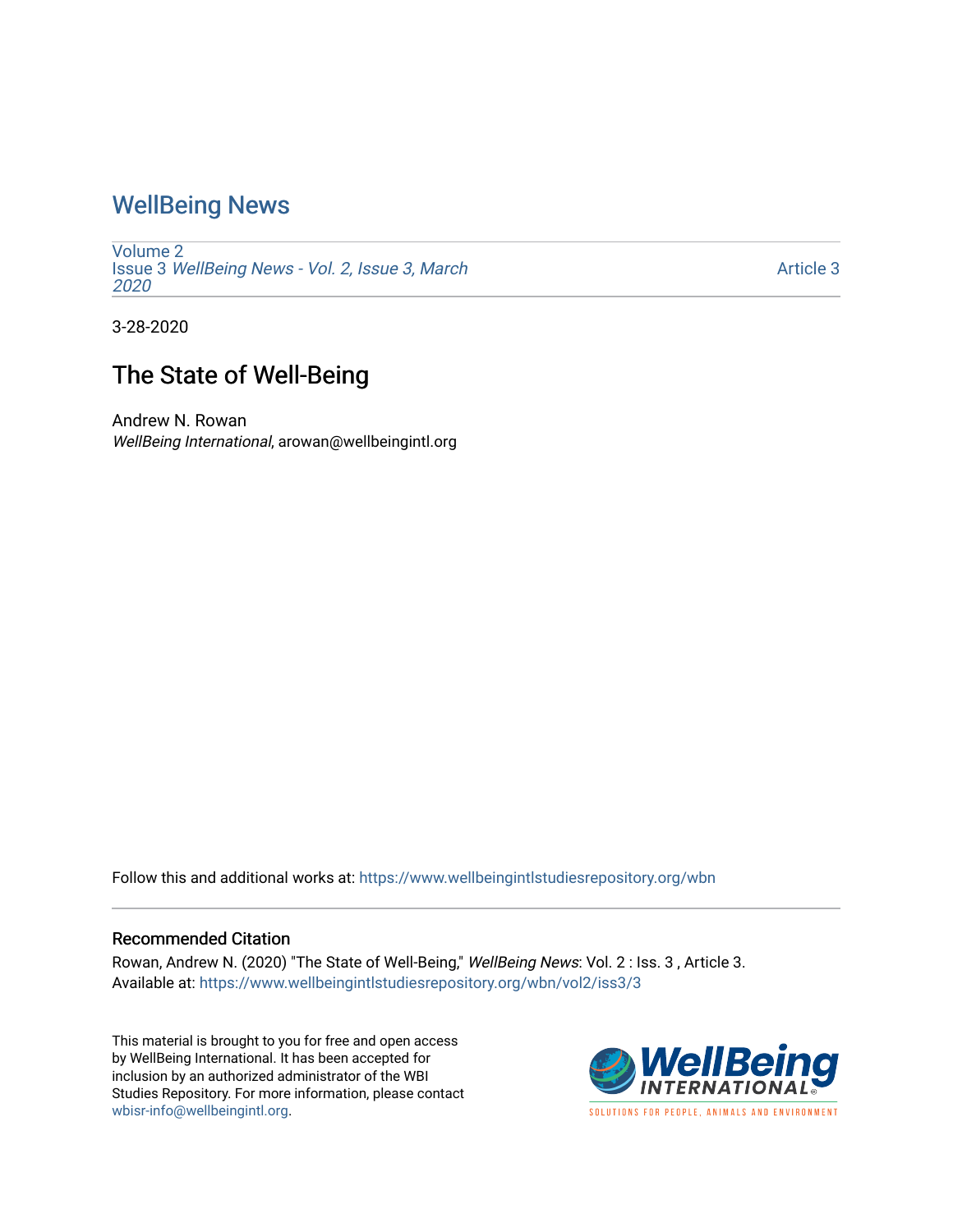

## Mar 28, 2020 The State of Well-Being

By Andrew Rowan, DPhil

In February 2019, Wellbeing News carried an article discussing ideas relating to the state of well-being of People, Animals and the Environment. This article was followed by an item on the United Nations' World Happiness Report in Tales of WellBeing. The World Happiness Report is issued annually in March, although this year, with the world struggling to deal with the COVID-19 pandemic, there has consequently been very little attention paid to the 2020 Happiness report or to the UN's International Day of Happiness on March 20. In the midst of a disaster it is difficult to consider that there may be prospects for a silver lining, but there is always some potential for positive outcomes.

Viktor Frankl, the Viennese psychiatrist who wrote Man's Search for Meaning (first published in German in 1946) after he had survived three horrendous years in Dachau and Auschwitz, argued that a person's primary goal in life is a quest for meaning – not pleasure as Freud argued, nor power as Adler held. Frankl saw three possible sources for achieving a meaningful life: doing something significant in one's work; engaging in loving relationships and caring for others;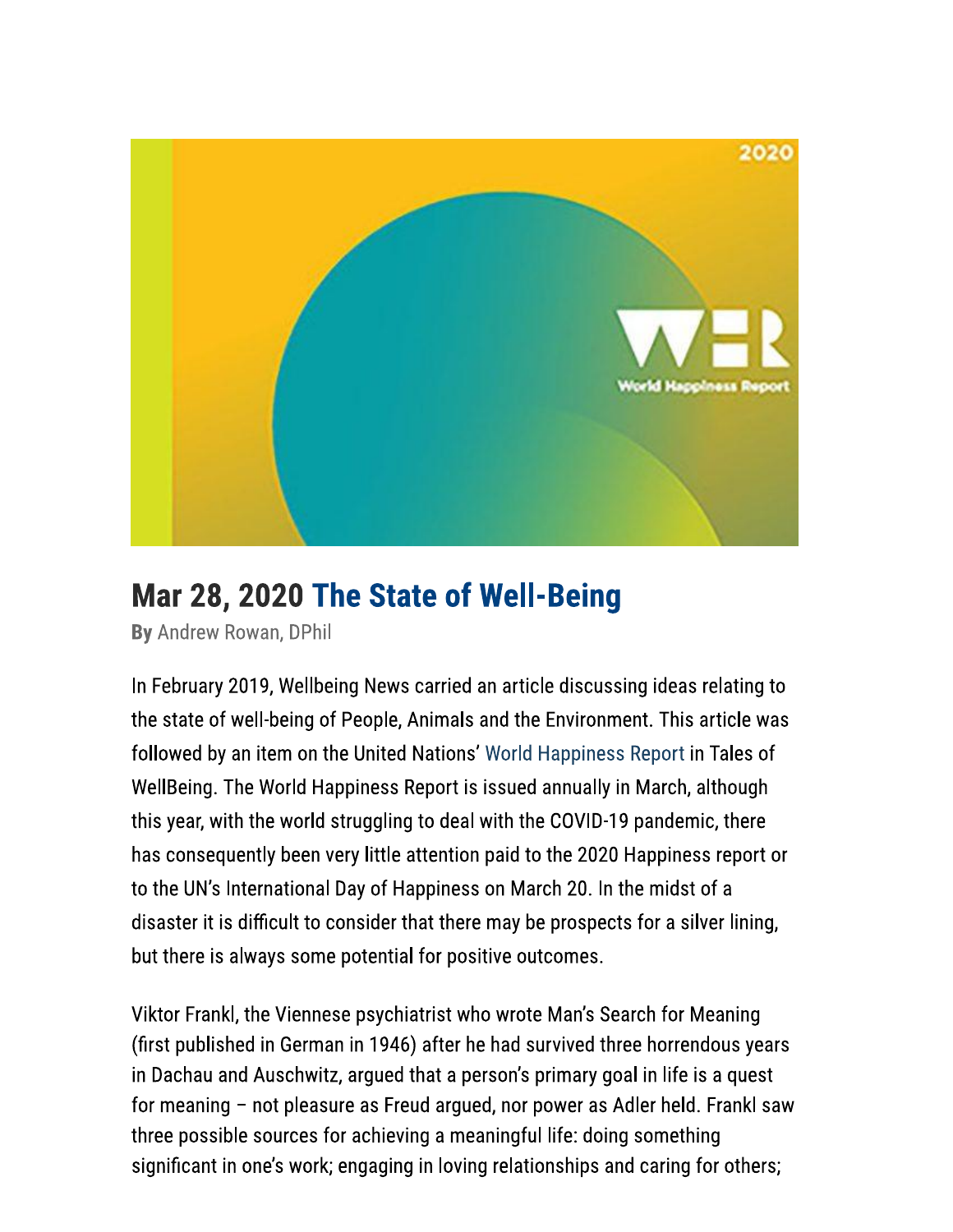or showing courage during difficult times. What do the new studies in global happiness contribute to our understanding of human well-being?

Defining and measuring human well-being (beyond the relatively narrow measure of material wealth or growth in Gross Domestic Product) has only started to become a significant focus of public policy in the 21st Century following Bhutan's 1998 initiative to measure the state of the country via a Gross National Happiness index. Other countries are now developing their own "national happiness" indices, and the first World Happiness Report, drawing extensively on Gallup's World Poll data, was published in 2012. The 2020 World Happiness Report is the eighth in the series and the groups involved in producing it include centers at Columbia University, the London School of Economics, the University of British Columbia and Oxford University and the Gallup organization.



This year's report looks at how global patterns of happiness are affected by a country's social environment, whether a person lives in a city or the country, and the impact of the natural environment. Regarding the social environment, the report finds that

the amount of trust in a country's people and institutions is a very important factor in raising one's level of well-being. The report suggests that high levels of such trust in the Nordic countries are a major factor in their position leading the globe in measured levels of happiness (The Table shown is extracted from the World Happiness Report, 2020).

The analysis of rural/urban differences in happiness found that urban communities were generally happier than rural communities, probably because of the increased economic opportunities found in cities. However, as the level of economic development in a country increases, one finds that people living in rural communities tend to be happier than those living in cities. But cities that combine high levels of income with high levels of trust and connectedness are less likely to see a decline in well-being as they become richer. In Canada, for instance, life evaluations are 0.18 points higher (on a 10-point scale) in rural neighborhoods than in urban ones but this gap is reduced in well-maintained cities.